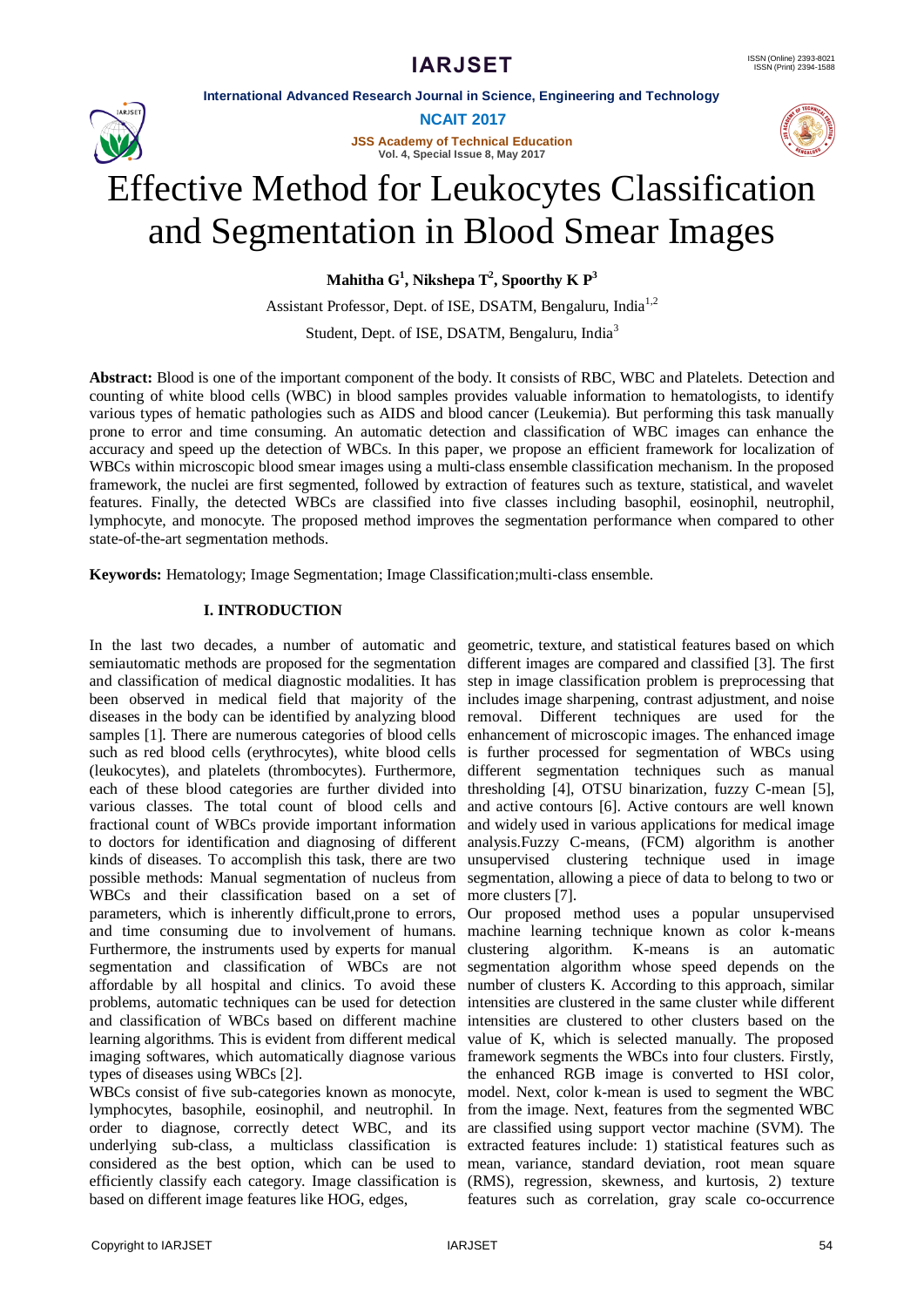#### **International Advanced Research Journal in Science, Engineering and Technology**



**NCAIT 2017**

**JSS Academy of Technical Education Vol. 4, Special Issue 8, May 2017**

matrix (GLCM), entropy, energy, and inverse difference moment, which are extracted from 300 different types of WBCs. Our contributions are summarized as follows:

1. A novel computer aided system is proposed for leukocytes classification and segmentation in blood smear images, helping hematic pathologists in diagnosing various diseases more efficiently with better accuracy.

2. For efficient and effective segmentation, color k-means clustering algorithm is incorporated in the proposed framework, providing better segmentation results compared to state-of-the-art schemes. Furthermore, the proposed segmentation algorithm is computationally inexpensive, making it more suitable for segmentation.

3. The proposed system considers both statistical and texture features of blood smear images extracted by using transform domain for classification of leukocytes. Furthermore, an ensemble multi-class classification mechanism is devised to classify leukocytes into five different classes.

The rest of the paper is structured as follows: the proposed work is explained in Section 2. The experimental results are given in Section 3, followed by conclusion in Section 4.

#### **II. PROPOSED FRAMEWORK**

The framework is proposed for WBCs segmentation and classification with a three step process including 1) WBC'snuclei segmentation from microscopic blood smear images, 2) features extraction from the segmented nuclei, and 3)classification of leukocytes into their respective five categories using a multi-class ensemble SVM [8]. In this work,segmentation is performed using colour k-mean clustering algorithm. After segmentation, the segmented region is transformed to frequency domain and a set of statistical and textural features are extracted. For robust classification onvarious blood smear images under different lightening and noisy conditions, a multi-class ensemble classification schemeis used to classify the leukocytes into five different classes. The proposed framework has the competency to easily segment and classify WBCs into their corresponding five classes. The schematic representation of the proposed framework is shown in Fig. 1.



Figure 1. Overview of the proposed WBC segmentation and classification framework

| <b>ECHNICA</b>   |
|------------------|
|                  |
|                  |
| Ø.<br>u,<br>VGAL |

Table I. Image dataset obtained from HMC hospital

| Type         | Basophi | Eosinophi | .vmphocvte | Monocyte |     | Total |
|--------------|---------|-----------|------------|----------|-----|-------|
| No of Images | 60      | 90        | 350        | 380      | 150 | 1030  |
|              |         |           |            |          |     |       |

#### A. Data Acquisition and Pre-Processing

The study consists of 1030 blood smear WBC samples which were collected from Hayatabad Medical Complex (HMC) Peshawar, Pakistan. These blood smears were captured with high-definition color camera head Nikon DSFi2. The digital images were taken with approximately 100 magnifications. The details of dataset is given in Table I.The well-known pre-processing includes imageenhancement such as noise removal, contrast adjustment, andimage sharpening. In case of our proposed work, the obtaineddataset does not require much preprocessing as the smearimages in the dataset were collected very carefully. For ourframework, the images are sharped using Gaussian un-sharpmask as sharp images can be easily segmented**.** In theproposed method, the sharper images are converted from RGBto HSI color space for applying colour k-means clusteringalgorithm [9]. The main purpose of converting RGB colourspace to HSI is to minimize the number of colours, helping ineasy segmentation of WBCs using k-mean clustering algorithm [10].

#### B. Blood Cells Nuclei Segmentation

In computer vision, segmentation refers to division of areas having similar properties. The goal of segmentation is simplifyand change the representation of an image into something more meaningful and easier to analyze [7]. Image segmentation has numerous practical application in different fields especially inmedical imagining such as studying the anatomical structures,diagnosis, treatment planning, localizing tumours, counting leukocytes, classifying WBCs, and other pathologies. Image segmentation partitions an image into a set of disjoint andhomogeneous regions, which are meaningful to a certainapplication [13]. Thus, the segmentation process is based onglobal thresholding, mathematical morphology, fuzzy c-mean clustering, watershed, Otsu binarization, and color contrast. Global thresholding is a good segmentation method for microscopic blood smear images as the cytoplasm, nucleus, and background have their own unique grey levels. This method can perform worst when the lighting level varies from one image to another image. Colour based segmentation of WBCs includes five different techniques to segment them fromother cells of the image. The user can select one of these methods and check the precision and accuracy of different techniques to decide about the correct algorithm for a particular application and disease. In order to select the suitable segmentation method for the proposed framework, we considered K-mean cluster based segmentation, fuzzy cmean, active contours, Watershed method, OTSO and simple thresholding method. Through experiments, we found color kmeans the best candidate for our proposed framework as it issimple and comparatively more accurate for colourbasedsegmentation.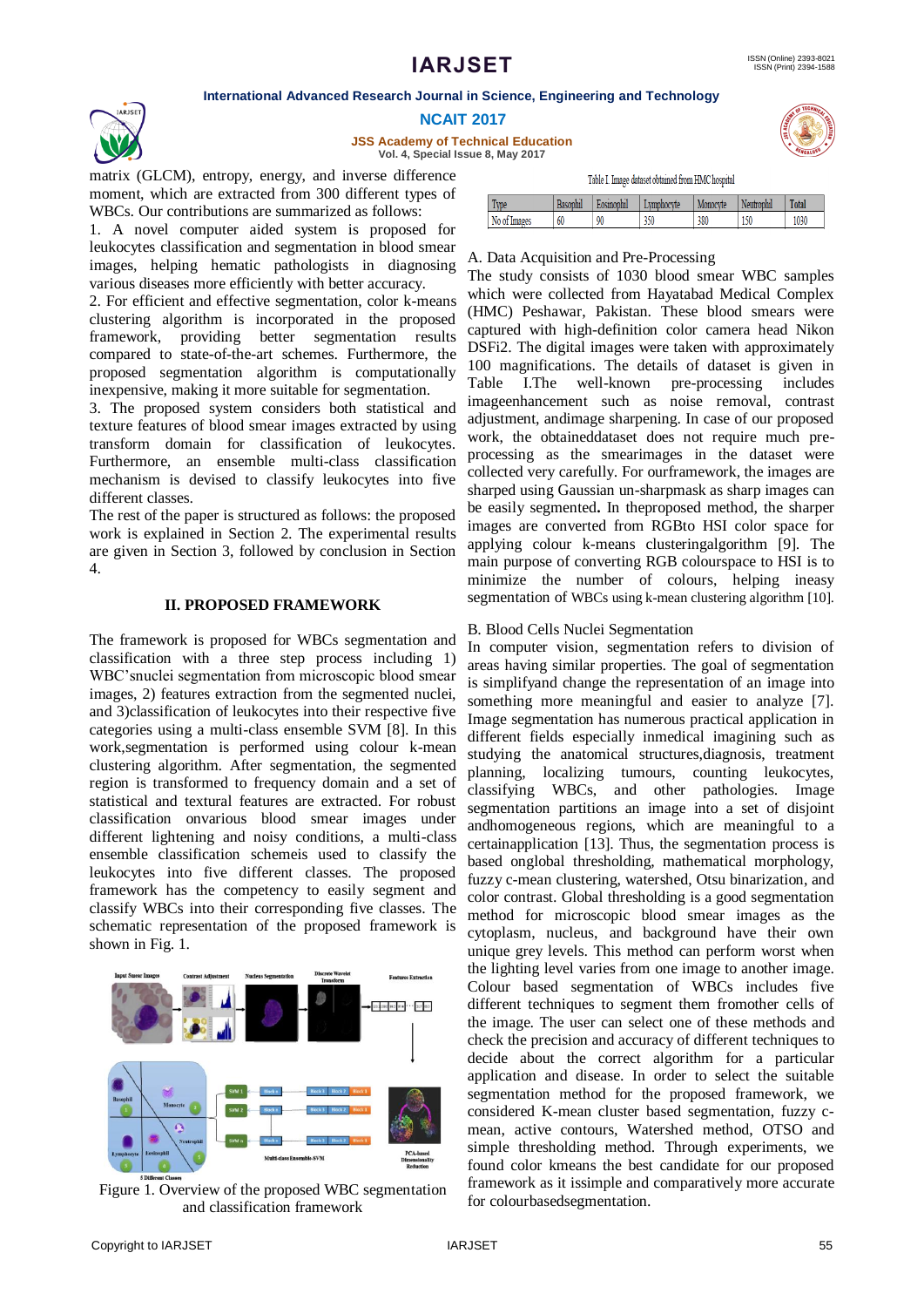**International Advanced Research Journal in Science, Engineering and Technology**



**NCAIT 2017**

**JSS Academy of Technical Education Vol. 4, Special Issue 8, May 2017**



C. Features Extraction and Feature Reduction using PCA After segmentation process, the next step is classify theWBCs into their corresponding classes, i.e. featureextraction which is one of the critical step Neutrophils,Basophils, Eosinophils, Lymphocytes and towardsclassification accuracy. Features are properties of Monocytes. Thesemanual results were recorded to build images,representing their natural similarities. These up the database toestimate the results of different features alongwith their labels are then used by classifier classification techniques. Theexperiment was conducted for matching different images and classifying them into on 1030 blood smear images,containing both RBCs and certain classes. In the proposed work, we have extracted WBCs. From the given dataset ofimages, only the WBCs three different set offeatures including:

i. Geometric features such as area, perimeter, and centroid. Five sub-classes of WBCs are shown in Figure 2. The ii. Statistical features such as arithmetic mean, variance, results were then compared with the groundtruth to standard deviation, regression, correlation, calculate the accuracy of the proposed leukocytes skewness,kurtosis, root mean square, and histograms.

iii. Textural features such as energy, entropy, maximum probability, contrast, and inverse difference movement.

These features are extracted using the transform domain (DWT), which is comparatively more suitable to extract strongfeatures for leukocytes classification. To this end, DWT isapplied on each dimension of the 2D blood images, producingfour sub-bands LL, LH, HH, and HL. The process is repeatedtwo more times for LL band. Our proposed method uses level-3 decomposition for feature extraction due to strong features ofLL band at level-3 of DWT. After features extraction, it isnecessary to reduce its size to minimize the computation time and storage requirement. To achieve this goal, a method knownas principle component analysis (PCA) is used. PCA is simpleand more suitable for our framework compared to other dimensionality reduction methods such as auto encoder.

D. Multi-Class Ensemble-SVM for Classification of Segmented Blood Cells

SVM isa well-known supervised learning technique in machine learning, which is based on statistical learning theory. This technique isrobust and accurate even if we have small amount of training101data. In the proposed work, we have used an ensemble multiclassSVM (EMC-SVM) for classification of leukocytes intofive classes. This is due to the diversity of blood smear imagesfor which training a single classifier is impractical because oflimited performance [8],[11]. It has been experimentally provedthat ensemble SVM performs well compared to traditionalSVM [12]. Therefore, the proposed EMC-SVM was devised toclassify the WBCs into five different classes. For trainingpurpose, 75% of the whole data is utilized. The remaining 25%data is used for testing the accuracy of the proposed classifier.To test a new blood smear image, the same procedure of preprocessing, segmentation, and feature extraction is performed.The extracted feature vector is then passed through EMCSVM,which assigns a class label to the given test The recall, precision and f-measure of the proposed imageamong the available five classes.

## **III. EXPERIMENTAL RESULTS AND DISCUSSION**

The experiments were carried out on white blood smear methods, i.e. adaptive threshold and Active contour images collected from HMC. To collect the ground truth techniques [6][14].

data,the Hematology expert was requested to manually were segmented and classified intotheir respective classes. classification method. We applied our segmentation method on each of the 1030images and then compared the results with manual segmentation. The accuracy percentages were calculated accordingly. Our dataset obtained an. The segmentation results for single WBC of the proposed method are in Figure 3. The comparison is based on three metrics including recall, precision and fmeasure. Classification of leukocytes cells into five subclassesis manually selected by three human users (medicalspecialist) from blood smear under analysis. This labeled data is considered as ground truth and then compared with theresults produced by our proposed multiclass ensemble classifier. The number of matched and unmatched classification results are then calculated.The comparison between ground truth and classification results generated by a technique is used to define the following terms:

**True Positive:** A leukocyte cell accurately classified into either five categories (basophil, eosinophil, neutrophil, lymphocyte, and monocyte) by both medical specialists and the technique,

**False Positive:** A leukocyte cell accurately classified into either five categories (basophil, eosinophil, neutrophil, lymphocyte, and monocyte) by technique but not by medical specialist, and

**False Negative:** A leukocyte cell accurately classified into either five categories (basophil, eosinophil, neutrophil, lymphocyte, and monocyte) by medical specialist but not by technique.

The number of true positive, false positive and false negative frames is used to reflect the quality of the proposed classification method in terms of standard metrics Recall, Precision and F measures defined as

$$
Re\,call = \frac{TP}{TP + FN} \tag{1}
$$

$$
Pr\text{ }ecision = \frac{TP}{TP + FP}
$$
\n<sup>(2)</sup>

$$
F = 2.\frac{\text{Re call.} \text{Pr } \text{e cision}}{\text{Re call} + \text{Pr } \text{e cision}} \tag{3}
$$

method for five different types of WBCs of the testing data has been stated in Figure 4

The visual quality of the proposed segmentation technique was evaluated over comparison with two state-of-the-art